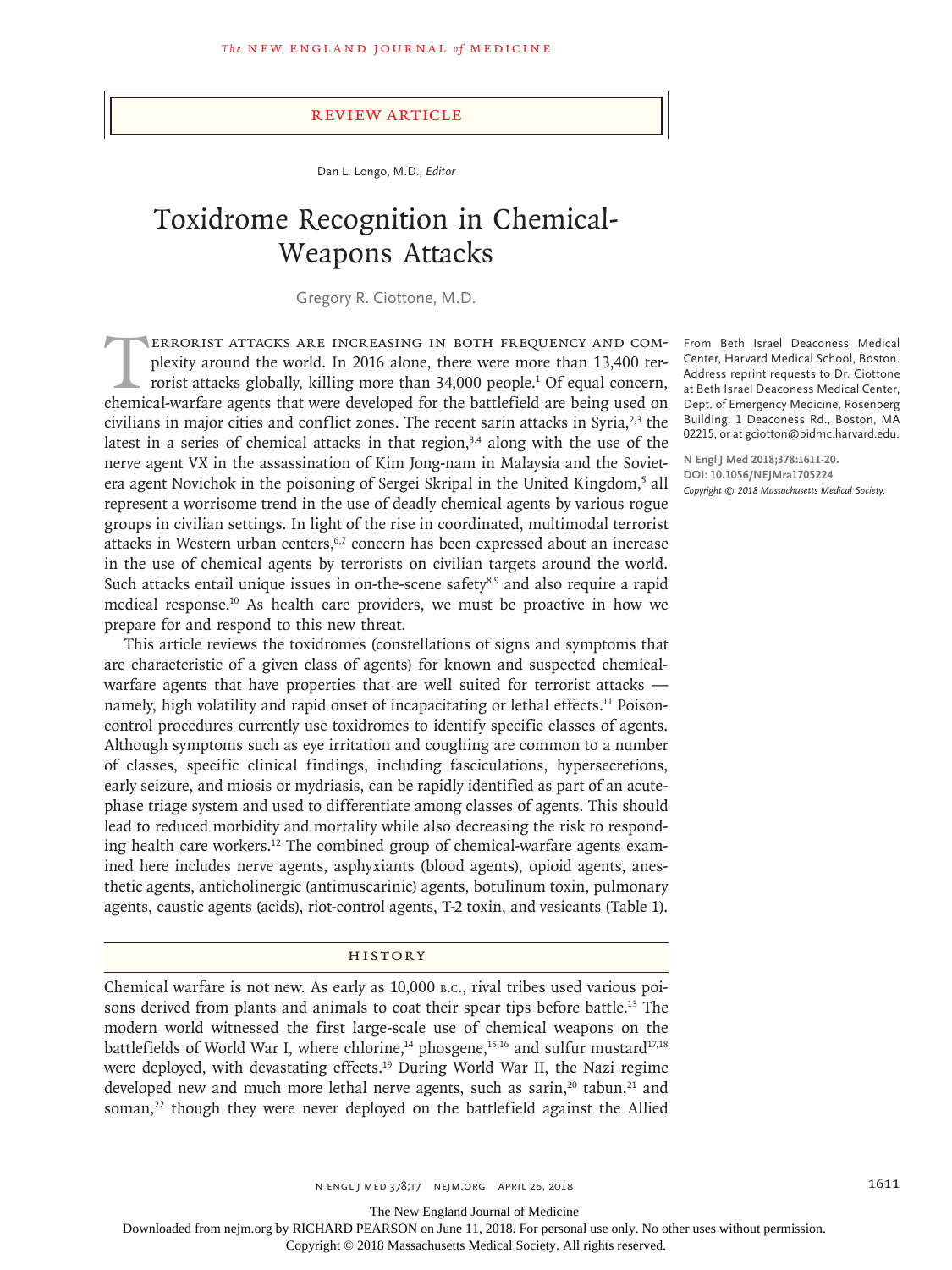| Class                                       | <b>Representative Agents</b>                                                                                                              | Last Known Use or Attempted Use<br>as a CWA*                                    |  |
|---------------------------------------------|-------------------------------------------------------------------------------------------------------------------------------------------|---------------------------------------------------------------------------------|--|
| Nerve agents (cholinesterase<br>inhibitors) | G-series (sarin, soman, cyclosarin, tabun),<br>Syria, 2017: sarin; Malaysia, 2017: VX<br>V-series (VE, VG, VM, VX), organo-<br>phosphates |                                                                                 |  |
| Asphyxiants (blood agents)                  | Hydrogen cyanide, cyanogen chloride                                                                                                       | New York City subway, 2003: cyanide                                             |  |
| Opioid agents                               | Fentanyl, carfentanil, remifentanil                                                                                                       | Moscow theater, 2002: fentanyl or<br>carfentanil (used to subdue<br>terrorists) |  |
| Anesthetic agents                           | Chloroform, halothane, nitrous oxide                                                                                                      | No known use as CWA                                                             |  |
| Anticholinergic<br>(antimuscarinic) agents  | 3-Quinuclidinyl benzilate (BZ), Agent 15 (chemi- Syria, 2012: Agent 15<br>cally the same as or related to BZ), atropine                   |                                                                                 |  |
| Vesicant agents                             | Mustards (nitrogen and sulfur), lewisite,<br>phosgene oxime                                                                               | Syria and Iraq, 2016: mustard gas                                               |  |
| Caustic agents (acids)                      | Hydrochloric acid, hydrofluoric acid, sulfuric acid                                                                                       | London, 2017: sulfuric acid                                                     |  |
| Riot-control agents                         | Chloroacetophenone (CN), chlorobenzy-<br>lidenemalononitrile (CS), bromobenzyl-<br>cyanide (CA)                                           | Falkland Islands, 1982: "tear gas"<br>used on British troops                    |  |
| Trichothecene mycotoxins                    | T-2 toxin                                                                                                                                 | Possible use in Vietnam War, 1970: T-2                                          |  |
| Pulmonary agents                            | Chlorine, phosgene, diphosgene                                                                                                            | Syria, 2017: chlorine                                                           |  |
| Botulinum toxin                             | Botulinum toxin                                                                                                                           | Tokyo, 1995: botulinum toxin used by<br>Aum Shinrikyo                           |  |

troops.23,24 The Nazis did, however, combine hydrogen cyanide with an absorbent to form Zyklon B, which was then used to kill millions of people in gas chambers.<sup>25</sup> Chemical weapons have also been used in the Iran–Iraq war and present-day Syria.<sup>26-28</sup> As a response to the development and use of such agents, the Chemical Weapons Convention, essentially an arms-control agreement put into effect on April 29, 1997, prohibits the development, stockpiling, transfer, and use of chemical weapons by state entities.<sup>29</sup>

Late in the 20th century, terrorist groups began to obtain chemical-warfare agents and use them on civilian targets. The most extensively documented case was the use of sarin in the subways of Tokyo by the Aum Shinrikyo group in 1995.30,31 During the same period, a number of countries clandestinely developed more advanced and more lethal chemical weapons that were safer to handle and transport yet harder to detect.32,33 Such agents include binary agents and lesser known, nontraditional agents. Binary formulations are two chemically stable and nonlethal precursors that are safe to carry separately; however, when combined, they become a lethal chemical agent. VX is an example of a chemical-warfare agent that has two nontoxic binary precursors, and there has been some speculation that the assassination of Kim Jongnam may have involved the application of two such binary agents.<sup>5</sup> Nontraditional agents such as Novichok are next-generation chemical compounds with varying effects, levels of detection, and mechanisms of action. These newly developed chemicals are considered classified by the United States, so little is known about them outside of the government.

## Agents of Concern

Chemical weapons vary in their onset of action, toxicity, and symptomatology.34-36 The characteristics most suitable for use in a terrorist attack include high volatility, fast and effective absorption through the respiratory tract or skin, and rapid onset of lethal or incapacitating effects.<sup>37</sup> Some toxins (i.e., poisons produced by living organisms) can behave like chemical weapons.

The New England Journal of Medicine

Downloaded from nejm.org by RICHARD PEARSON on June 11, 2018. For personal use only. No other uses without permission.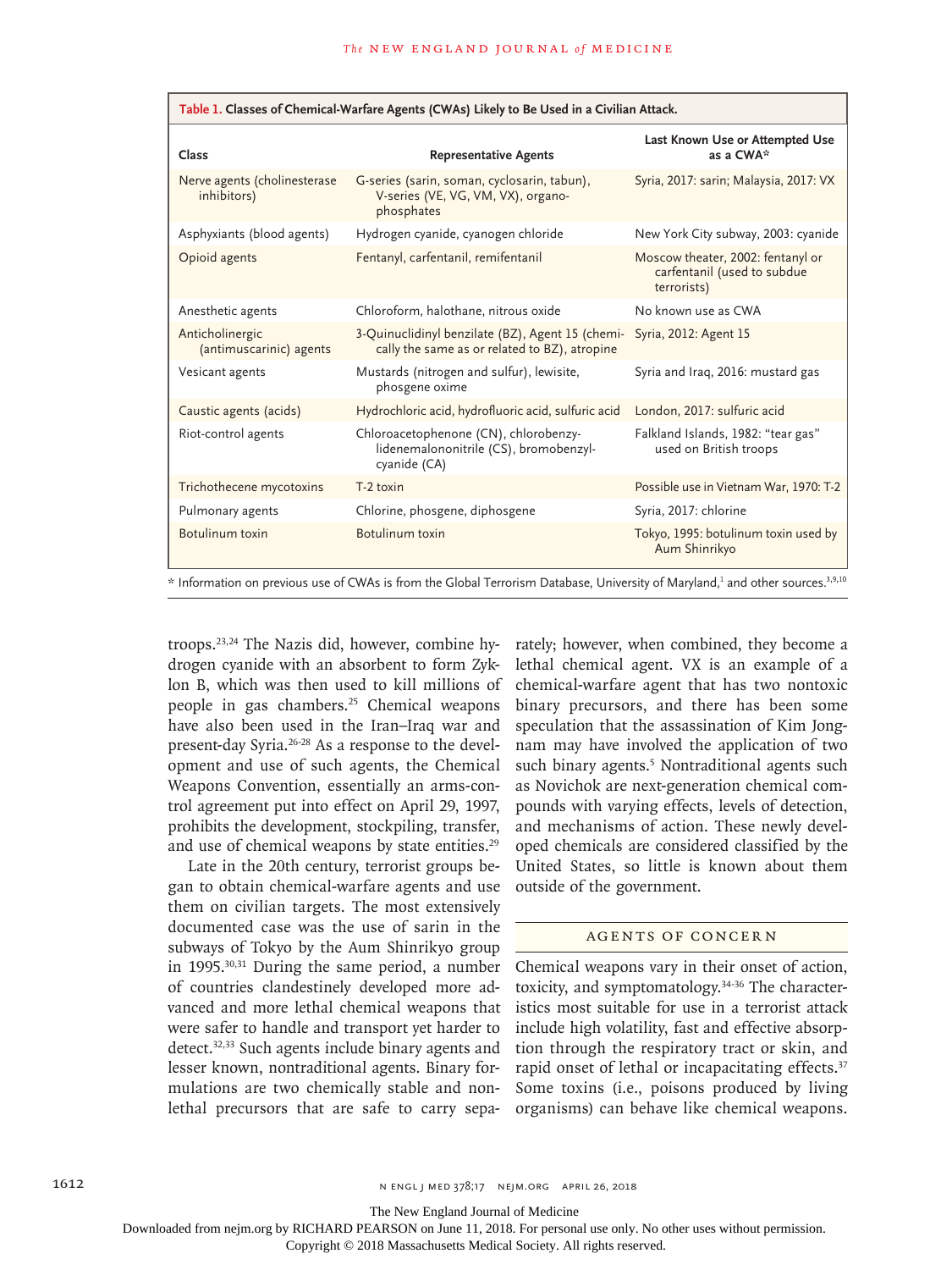In World War II, botulinum toxin was produced and used by the Japanese; after the war, it was produced by some other countries, which maintained large stockpiles.<sup>38</sup> The two lethal toxins included in this review, botulinum toxin and T-2 toxin (a trichothecene mycotoxin), can be absorbed through the respiratory system or skin and are relatively fast-acting.38,39

The effects of nerve agents such as sarin and VX, asphyxiants such as cyanide, and opioids such as fentanyl and carfentanil, can be countered by the emergency administration of specific antidotes. Nerve agents inhibit cholinesterase at the synapse, leading to a build-up of acetylcholine and requiring atropine and pralidoxime as antidotes. Asphyxiants block cellular respiration, requiring urgent administration of hydroxocobalamin or sodium thiosulfate and sodium nitrite as antidotes, and opioids cause respiratory depression, requiring rapid administration of naloxone. All other agents are incapacitating and potentially lethal but have no specific lifesaving antidote, therefore requiring urgent decontamination and supportive care initially. Anesthetic agents may cause sedation and bradypnea, whereas pulmonary agents cause eye and throat irritation, coughing, chest pain, and shortness of breath. Riot-control agents and caustic agents cause eye and skin irritation, as do vesicants (which also cause skin burns and blistering) and T-2 toxin (which may also cause dyspnea and vomiting). Finally, anticholinergic agents cause confusion, mydriasis, and dry mouth and skin, whereas botulinum toxin causes diplopia and descending paralysis.

In the event of an attack, the classes of chemical-warfare agents that are most rapidly lethal (i.e., nerve and opioid agents and asphyxiants), but not necessarily the agents themselves, should be quickly identified with the use of a toxidrome-based system of rapid triage.10 It is important to understand, however, that any victim may need emergency treatment at any time, and such care should be rendered as required. It must also be understood that in the case of exposure to a rapidly toxic agent, immediate onthe-scene cleansing of contaminated areas of the body (referred to as spot decontamination) may be part of lifesaving treatment, since it removes the offending agent and rescues the victim and caregiver from ongoing exposure.<sup>20</sup> Decontami-

nation is a medical countermeasure that mitigates the conversion of an external dose to an internal dose.

## The Problem

Chemical-weapons attacks occur without warning and create chaotic scenes, resulting in confusion on the part of emergency medical responders and hospital-based personnel, most of whom are unprepared $40,41$  and have very little training in the recognition of a chemical attack $42$ or in the donning and doffing of personal protective equipment.43,44 In addition, the initial scene of a chemical attack may look very similar to other incidents involving mass casualties, particularly if release of the agent is combined with use of conventional weapons as part of a multimodal attack. The chaos of the early phase of such an event may lead to further delay in identifying the chemical agent, placing responders at risk while also delaying potentially lifesaving treatment for the victims. An understanding of the patterns of signs and symptoms (toxidromes) that characterize the classes of known agents, as well as familiarity with the patterns of injuries caused by conventional weapons, are required for a quick assessment of victims of both types of attack, leading to an efficient and safe response.<sup>45,46</sup> Nerve agents, opioid agents, and asphyxiants are lethal if the victims are not treated with antidotes quickly, $47$  either in conjunction with or before spot decontamination.<sup>48,49</sup> In addition, most chemical-warfare agents pose a substantial risk for responding personnel, either through direct exposure to the agent or through secondary exposure to off-gassing (evaporation of the agent from a contaminated victim). $9,50,51$ Without quick identification of the class of offending agent, it is not possible to administer appropriate antidotes and other treatment measures<sup>52</sup> or use the correct personal protective equipment.53 Because classes of chemical agents have different clinical presentations, a comprehensive understanding of the toxidrome for each class of agent is imperative (Table 2). $54$ 

## The Need

Mass-casualty triage systems in use around the world today are designed primarily to differenti-

The New England Journal of Medicine

Downloaded from nejm.org by RICHARD PEARSON on June 11, 2018. For personal use only. No other uses without permission.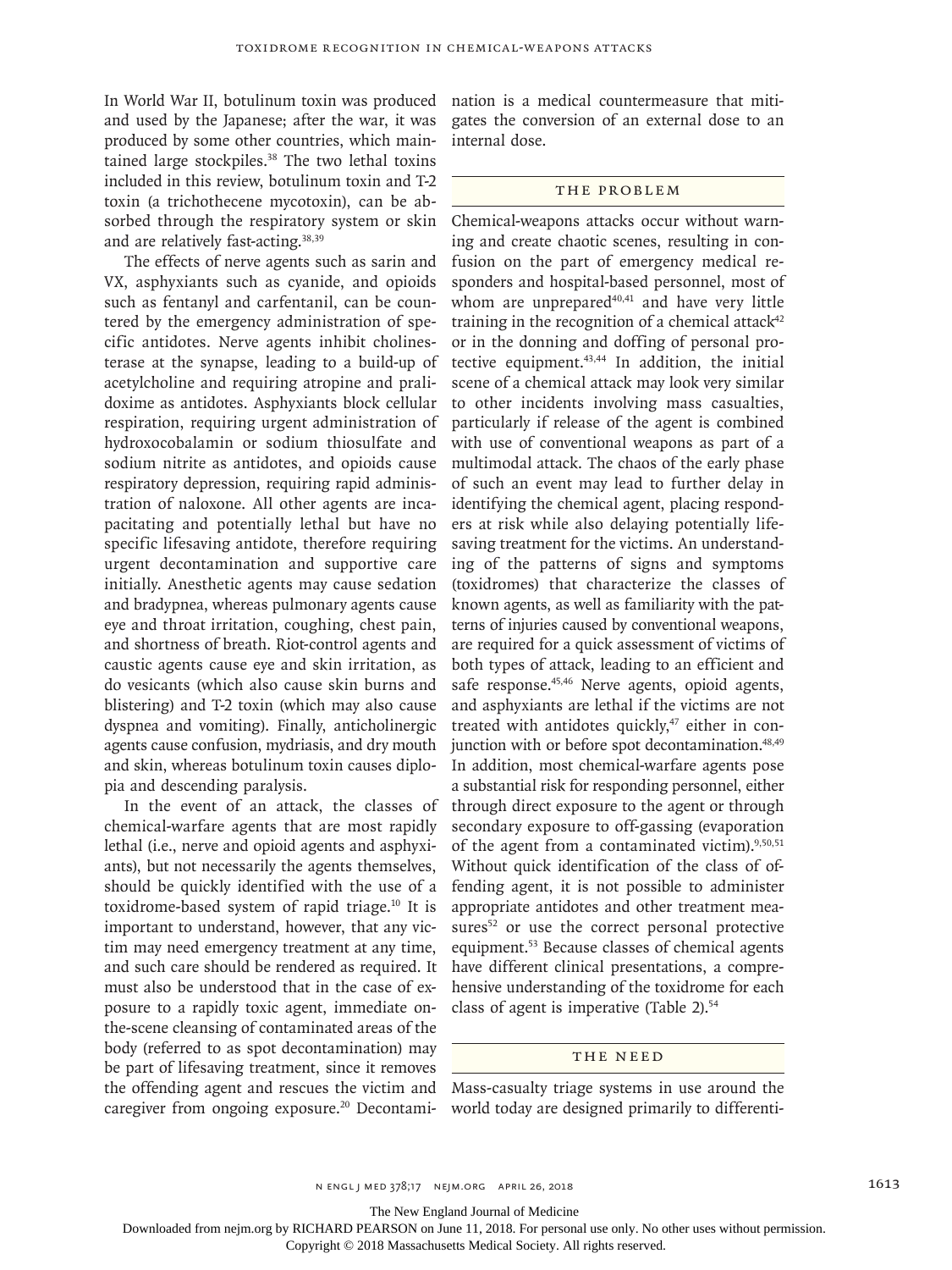| Table 2. Class-Specific Toxidromes of Chemical-Warfare Agents.           |                                                                                                 |                                                                                     |                                                                     |                                                   |  |  |
|--------------------------------------------------------------------------|-------------------------------------------------------------------------------------------------|-------------------------------------------------------------------------------------|---------------------------------------------------------------------|---------------------------------------------------|--|--|
| Class                                                                    | Initial Toxidromes in Order of Onset*                                                           |                                                                                     |                                                                     | <b>Subsequent Signs</b><br>and Symptoms           |  |  |
|                                                                          | Primary                                                                                         | Secondary                                                                           | Tertiary                                                            |                                                   |  |  |
| Nerve agents                                                             | Mental-status changes,<br>fasciculations, muscle<br>weakness, paralysis                         | Increased secretions,<br>miosis                                                     | Shallow breaths                                                     | Convulsions, coma,<br>respiratory arrest          |  |  |
| sons, including cyanide<br>and other "knockdown"<br>agents) <sup>+</sup> | Asphyxiants (metabolic poi- Respiratory distress (includ-<br>ing initial gasping)               | <b>Seizures</b>                                                                     | Coma                                                                | Cardiopulmonary arrest                            |  |  |
| Opioids                                                                  | Confusion, miosis                                                                               | Depression of respiratory Coma<br>depth and rate<br>(bradypnea), sedation,<br>apnea |                                                                     | Respiratory arrest, brady-<br>cardia, hypotension |  |  |
| Anesthetic agents                                                        | Confusion                                                                                       | Bradypnea                                                                           | Sedation                                                            | Coma, respiratory arrest                          |  |  |
| Anticholinergic (anti-<br>muscarinic) agents                             | Confusion, disorientation,<br>delusions, hallucinations,<br>confabulation, phantom<br>behaviors | Mydriasis                                                                           | Fever, dry skin                                                     | Lethargy, stupor, coma                            |  |  |
| Vesicants (blister agents)                                               | Eye, throat, skin irritation                                                                    | Coughing                                                                            | Skin burning, blistering<br>rash                                    | Tremors, convulsions,<br>ataxia, coma             |  |  |
| Caustic agents (acids)                                                   | Skin irritation and burning                                                                     | Eye irritation                                                                      | Throat irritation                                                   | Coughing                                          |  |  |
| Riot-control agents                                                      | Eye irritation                                                                                  | Throat irritation                                                                   | Respiratory noise (cough-<br>ing, hoarseness,<br>stridor, wheezing) | Nausea and vomiting<br>with some agents           |  |  |
| Trichothecene mycotoxins                                                 | Skin irritation, rash                                                                           | Eye irritation                                                                      | Vomiting, dyspnea                                                   | Bleeding                                          |  |  |
| Centrally acting (large-<br>airway) pulmonary<br>agents                  | Eye, throat, skin irritation                                                                    | Respiratory noise (cough-<br>ing, hoarseness,<br>stridor, wheezing)                 | Shortness of breath.<br>collapse                                    | Pulmonary edema, lung<br>injury                   |  |  |
| Peripherally acting (small-<br>airways-and-alveoli)<br>pulmonary agents  | Few or no initial symptoms<br>except at high doses                                              | Delayed-onset shortness<br>of breath                                                | Chest tightness                                                     | Pulmonary edema, lung<br>injury                   |  |  |
| Botulinum toxin                                                          | Diplopia                                                                                        | Difficulty swallowing                                                               | Descending paralysis                                                | Respiratory arrest                                |  |  |

\* Signs and symptoms may occur simultaneously in some cases, especially at higher doses.

† The knockdown syndrome involves rapid loss of consciousness, collapse, seizures, hypotension, and cardiac arrest.

ate victims with minor injuries from those with more serious injuries.<sup>55</sup> Few of these systems address the possibility of a chemical-weapons attack.56 One of the systems that does, the CBRN (Chemical, Biological, Radiological, Nuclear) system, incorporates injuries related to chemicalwarfare agents.<sup>56,57</sup> However, this system uses only the presence of a toxidrome, not identification of the class of agent, to determine treatment categories.<sup>58</sup> When tested in a drill setting, the CBRN system resulted in significant undertriage of victims.<sup>57</sup> Other attempts to include signs and symptoms associated with chemicalwarfare agents in mass-casualty triage systems have classified victims on the basis of treatment categories (minimal, delayed, urgent, or emergency treatment), without necessarily confirming the presence of chemical weapons or providing rapid identification of the class of agent.59,60 Triage systems that include symptoms either tend to be designed to isolate nerve agents from everything else $61$  or are so rudimentary that it is difficult to differentiate among classes of agents.<sup>62</sup> The symptom-based triage system that perhaps comes closest to being both thorough and practical is the Madsen protocol.<sup>63</sup> However, this algorithm is very detailed, identifying individual agents in many cases. Therefore, the Madsen

The New England Journal of Medicine

Downloaded from nejm.org by RICHARD PEARSON on June 11, 2018. For personal use only. No other uses without permission.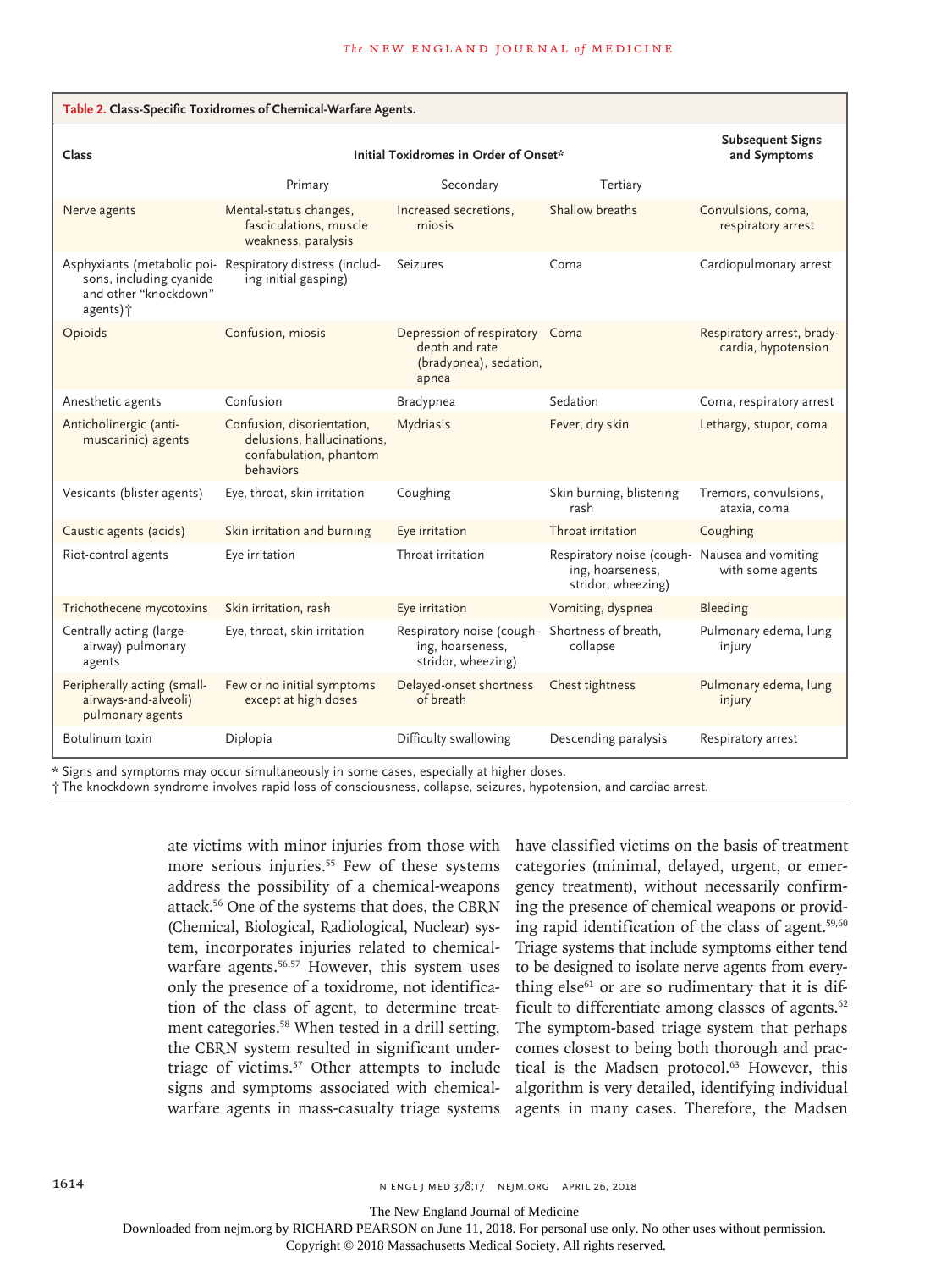acute phase of an attack.

A chemical-weapons triage algorithm is needed that can be rapidly deployed in the acute phase of an attack, is simple to use, and is based on identification of specific toxidromes. The goal would be to quickly identify victims who require emergency treatment with antidotes along with other therapeutic interventions.

# Safe and Effective Response

A chemical-warfare attack on a metropolitan target may not be immediately identified as such. The use of a chemical agent is likely to be combined with the use of other weapons, such as firearms and explosives, resulting in multiple victims who could be mistakenly identified as casualties of a conventional attack. The first responders must quickly analyze the scene for signs of chemical agents, including more victims than would be expected from a blast or gunfire, multiple victims with no obvious signs of trauma, and clusters of victims collapsing with similar symptoms. If a chemical agent is suspected, the responders must stay at a safe distance and thoroughly analyze the scene. Does the agent appear to be in a gas or a liquid state? Is it contained, or is the scene still active? What are the other safety issues: fire, collapsing buildings, active combatants? All factors must be taken into account as responders prepare to enter the scene and care for the victims. Historical precedent, such as the sarin gas attack in 1995 in the Tokyo subway system<sup>31</sup> and the more recent use of sarin and chlorine on civilians in Syria,<sup>3,4</sup> has also shown that, depending on the agent used, the venue, and the effectiveness of the attack, secondary exposure to these very dangerous chemicals can make responders susceptible to injury.8 Therefore, safety at the scene of the attack, including proper use of personal protective equipment, must be the priority for all responders.

An attack involving a single release of a chemical agent is likely to result in a clustering of victims. Victims with the most severe injuries are generally closest to the site where the agent was released; the severity of the injuries decreases with increasing distance from the site of ticed before use to maximize efficiency. In light release.<sup>64</sup> A dispersed attack, such as a series of of the recent terrorist attacks on civilian targets, devices resulting in multiple releases over a wide this OSHA policy may require modification to

protocol may be better suited for use after the area, will involve more varied patterns. The rule of severity will stand, however, with the most critically injured patients clustered around each site of release, unless exposure to the agent is characterized by a latent (asymptomatic) period before the onset of toxic effects. In this case, the most seriously affected victims may be scattered over a wider range. These patterns of severity will suggest the epicenter of the release, influencing safety concerns and decisions about where responders should initially stage and assess victims.

> On arrival at the scene, first responders must rapidly identify the presence of a chemical agent and then determine hot, warm, and cold zones. The hot zone is the contaminated area, the cold zone is the uncontaminated area, and the warm zone (sometimes called the decontamination corridor), which is between the hot and cold zones, is where decontamination units can be staged.<sup>65</sup> In establishing these zones, the responders must identify the event as an isolated or dispersed release and must account for the physical state of the chemical (especially liquid vs. gas), wind patterns, and any other hazards.

> After safe staging has been established, it is important to determine which class of agent is present and how best to approach the scene. Some agents carry a higher risk of primary or secondary exposure for the responders than other agents. In addition, a highly volatile liquid or gas poses an immediate risk until it is dissipated, and the presence of vapor or gas is one of the most important and urgent factors to determine once responders arrive at the scene. If either gas or substantial vapor (collectively referred to as a vapor hazard) is present, responders should remain upwind and at a safe distance (at least 150 ft [approximately 50 m] away) until personal protective equipment can be donned. The current Occupational Safety and Health Administration (OSHA) recommendation for an incident with an unknown agent is to use Level A protective equipment, which is the highest degree of protection available.<sup>66</sup> Level A suits include a self-contained breathing apparatus with positive pressure and totally encapsulating (head-to-toe and sealed), chemical protection. Donning Level A suits can be cumbersome and must be prac-

The New England Journal of Medicine

Downloaded from nejm.org by RICHARD PEARSON on June 11, 2018. For personal use only. No other uses without permission.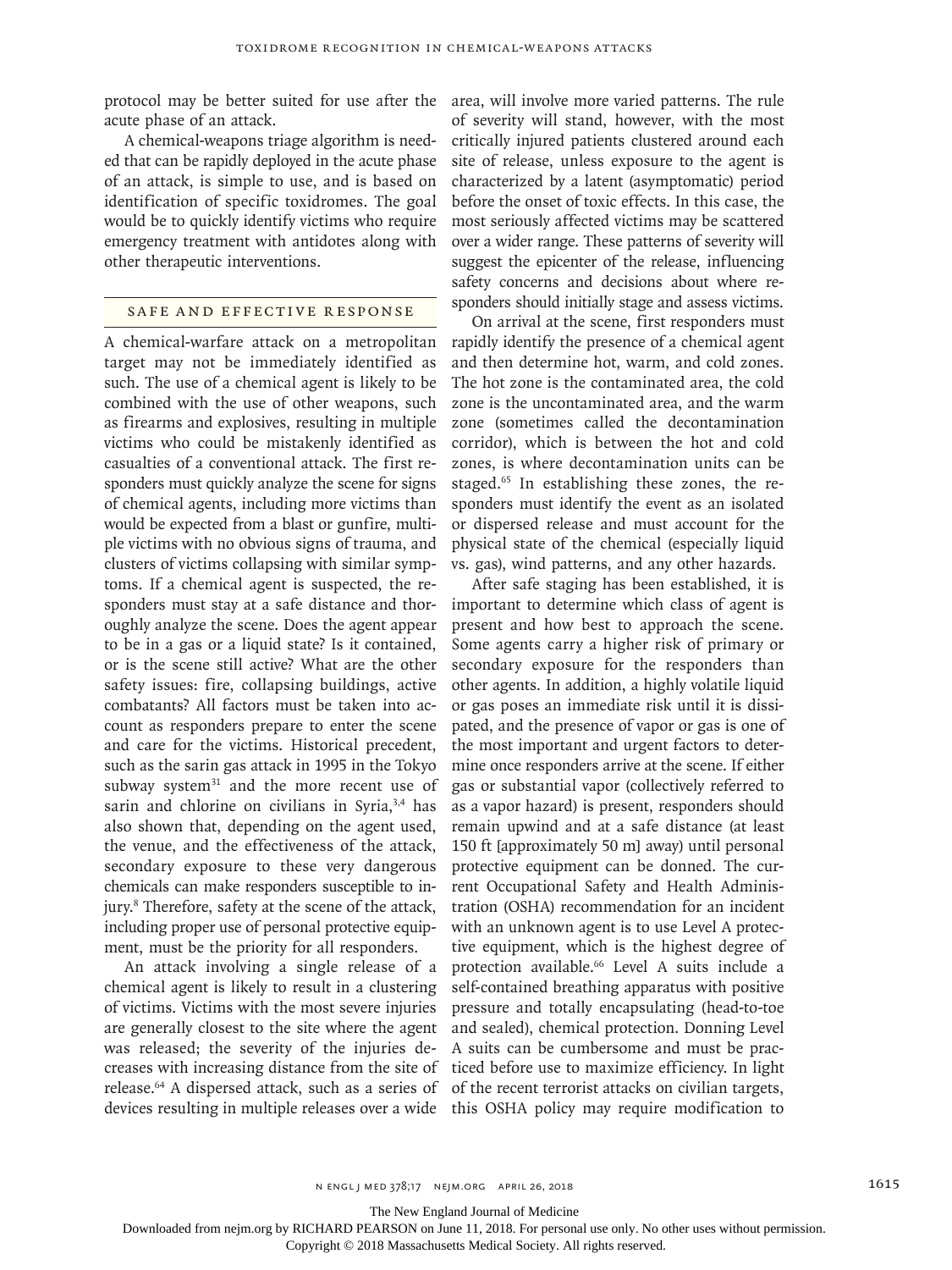take into account the need for rapid administration of antidotes or other treatment approaches while preserving safety at the scene.

The most definitive way to identify a chemical agent is to analyze environmental or biologic samples. Handheld devices are available for agent identification, although most have suboptimal sensitivity and specificity and require several hours for definitive classification, leading to false alarms and limiting their usefulness in the field.<sup>11</sup> Such devices are also not always readily available in the very early phase of an event and therefore may be more useful in a subsequent phase. During the initial encounters with casualties, clinical suspicion and toxidrome recognition, aided by a rapid-triage system, will be the primary means of determining treatment protocols.

## USING TOXIDROMES TO RAPIDLY IDENTIFY CLASSES OF CHEMICAL **AGENTS**

Most chemical weapons are deadly and pose a risk to responders who are tasked with providing care for those who are injured. If at any time a victim requires airway support or other emergency treatment, it should be rendered immediately, within the constraints of on-the-scene safety requirements and mass-casualty triage principles. Exposure to some chemical weapons requires immediate administration of antidotes, and rapid spot decontamination is required in all cases. For these reasons, a rapid-triage system based on the identification of class-specific toxidromes must be used for the acute phase of a chemicalweapons attack, enabling health care responders to both implement appropriate safety measures quickly and begin administering time-sensitive treatments early and rapidly (Fig. 1).

As with any strategy for making decisions in a crisis, the process should be easy to follow. The first step is to determine whether injury patterns can be accounted for by conventional mechanisms alone, such as blast, gunshot, fire, or crush. If so, responders should use traditional mass-casualty triage protocols, while remaining vigilant for the possibility of a delayed-onset chemical attack or the presence of radiation. If symptoms appear to be unrelated to conventional mechanisms of injury, responders should ensure that the scene is safe, don appropriate

personal protective equipment, and move to the second step. This step entails rapid identification of toxidromes, with specific patterns matched to classes of chemical-warfare agents.

Responders should identify toxidromes sequentially, beginning with those that match the most rapidly lethal agents (for which exposed persons require emergency antidotes and treatment), followed by those that match agents for which exposed persons should undergo thorough decontamination before or concurrent with treatment (Fig. 2); three examples are provided in an interactive graphic, available with the full text of this article at NEJM.org. The possibility of the presence of nerve agents is considered first. Muscle twitching, weakness, or paralysis and increased secretions suggest that a nerve agent may have been used; atropine and pralidoxime should be administered immediately, and emergency supportive care and spot decontamination should be performed. Bradypnea or apnea, combined with gasping, collapse, and seizures, supports the presence of asphyxiants such as cyanide; hydroxocobalamin or sodium thiosulfate and sodium nitrite should be administered as antidotes, and emergency supportive care and spot decontamination should be performed. If bradypnea or apnea is combined with sedation, then the presence of miosis suggests a class of agents that includes opioids. In this case, naloxone should be administered immediately, and emergency supportive care and spot decontamination should be performed. If miosis is not present, the most likely agent is an anesthetic, which represents the first of the classes of agents for which there are no antidotes and for which decontamination, supportive care, and close monitoring are urgently required. If it is not certain whether the agent is an opioid or an anesthetic agent, administer naloxone. Any patient who has apnea will require emergency airway management.

After ruling out chemical-warfare agents for which antidotes must be administered on an emergency basis, this system identifies toxidromes associated with chemical-warfare agents for which decontamination, supportive care, and close monitoring are urgently required. Such classes include anesthetic agents; pulmonary agents (those that act both centrally and peripherally); vesicant, caustic, and riot-control agents; T-2 and botulinum toxin; and anticholinergic agents.

*An interactive graphic showing possible scenarios is available at NEJM.org*

The New England Journal of Medicine

Downloaded from nejm.org by RICHARD PEARSON on June 11, 2018. For personal use only. No other uses without permission.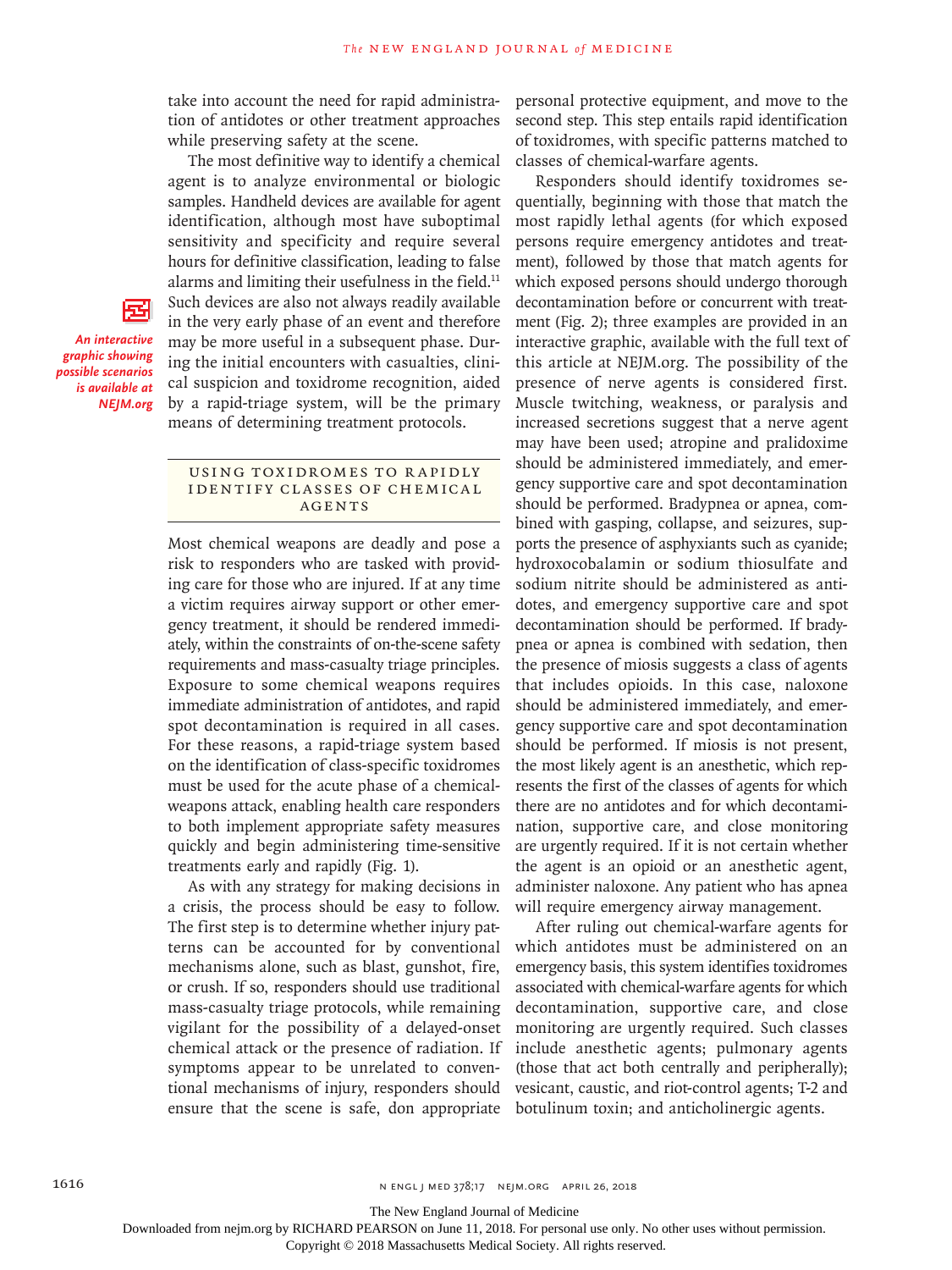|                                                         | <b>Initial Toxidrome</b>                                                                                   | <b>Agent Class</b>                                           | <b>Initial Treatment</b>                                                                                     |
|---------------------------------------------------------|------------------------------------------------------------------------------------------------------------|--------------------------------------------------------------|--------------------------------------------------------------------------------------------------------------|
| Urgently Identify Agent                                 | Increased secretions or muscle effects<br>(fasciculations, weakness,<br>paralysis), with or without miosis | Nerve agent                                                  | Administer atropine and pralidoxime, provide<br>urgent care and spot decontamination at<br>the site.         |
|                                                         | Bradypnea or apnea, gasping, collapse, and<br>seizures with or without cyanosis                            | Asphyxiant                                                   | Administer cyanide antidote, provide urgent<br>care and spot decontamination at the site.                    |
|                                                         | Bradypnea or apnea, sedation, miosis                                                                       | Opioid agent                                                 | Administer naloxone, provide urgent care<br>and spot decontamination at the site.                            |
| Decontaminate Immediately after Identification of Agent | Sedation and bradypnea                                                                                     | Anesthetic agent                                             | Decontaminate and provide supportive care,<br>monitor airway closely. If uncertain, administer<br>naloxone.  |
|                                                         | Respiratory noise (coughing, hoarseness,<br>stridor); eye, throat, skin irritation; shortness<br>of breath | Central-compartment<br>(large-airway)<br>pulmonary agent     | Decontaminate and provide supportive care,<br>monitor airway closely, irrigate eyes. Reassess<br>frequently. |
|                                                         | Respiratory noise (coughing, hoarseness,<br>stridor); eye, throat, skin irritation; skin<br>blistering     | Vesicant, caustic,<br>riot-control agent,<br>or T-2 toxin    | Decontaminate and provide supportive care,<br>monitor airway closely, irrigate eyes. Reassess<br>frequently. |
|                                                         | Delayed-onset shortness of breath or<br>chest tightness                                                    | Peripheral-compartment<br>(small-airways)<br>pulmonary agent | Decontaminate and provide supportive care,<br>monitor airway closely. Reassess frequently.                   |
|                                                         | Diplopia, descending paralysis, dysphagia,<br>mydriasis                                                    | Botulinum toxin                                              | Decontaminate and provide supportive care,<br>monitor airway closely. Reassess frequently.                   |
|                                                         | Confusion, mydriasis, dry skin, elevated<br>temperature                                                    | Anticholinergic agent                                        | Decontaminate and provide supportive care,<br>consider physostigmine. Reassess frequently.                   |

## **Figure 1. Matching Initial Toxidrome with Chemical-Agent Class and Emergency Treatment.**

Any patient may require emergency medical treatment at any time. Responders should provide lifesaving treatment when needed, adhering to safety constraints. This table is designed for the acute phase of a chemical-warfare attack and can be used for rapid identification of the class of agent used. Victims who require emergency antidote administration and spot decontamination, followed by supportive treatment, should be identified first (red section), followed by those who require initial spot decontamination and urgent treatment concurrently (tan section). Centrally acting and peripherally acting pulmonary agents are not mutually exclusive; certain agents (e.g., chlorine and lewisite) or high doses of any pulmonary agent can cause damage to large airways as well as small airways and alveoli.

## **SUMMARY**

An effective rapid-triage system for chemicalwarfare agents need not, and in fact should is present so that the correct antidote can be not, take into account every conceivable toxidrome, since the agent can be definitively identified after the acute phase of the attack. age system outlined here is based primarily on Instead, the triage system should identify those expert opinion, with an understanding of mass-

with antidotes, emergency airway support, and spot decontamination, and then further delineate within that group the class of agent that given.

classes of agents that require rapid treatment casualty triage combined with recognition of In the absence of high-quality data, the tri-

The New England Journal of Medicine

Downloaded from nejm.org by RICHARD PEARSON on June 11, 2018. For personal use only. No other uses without permission.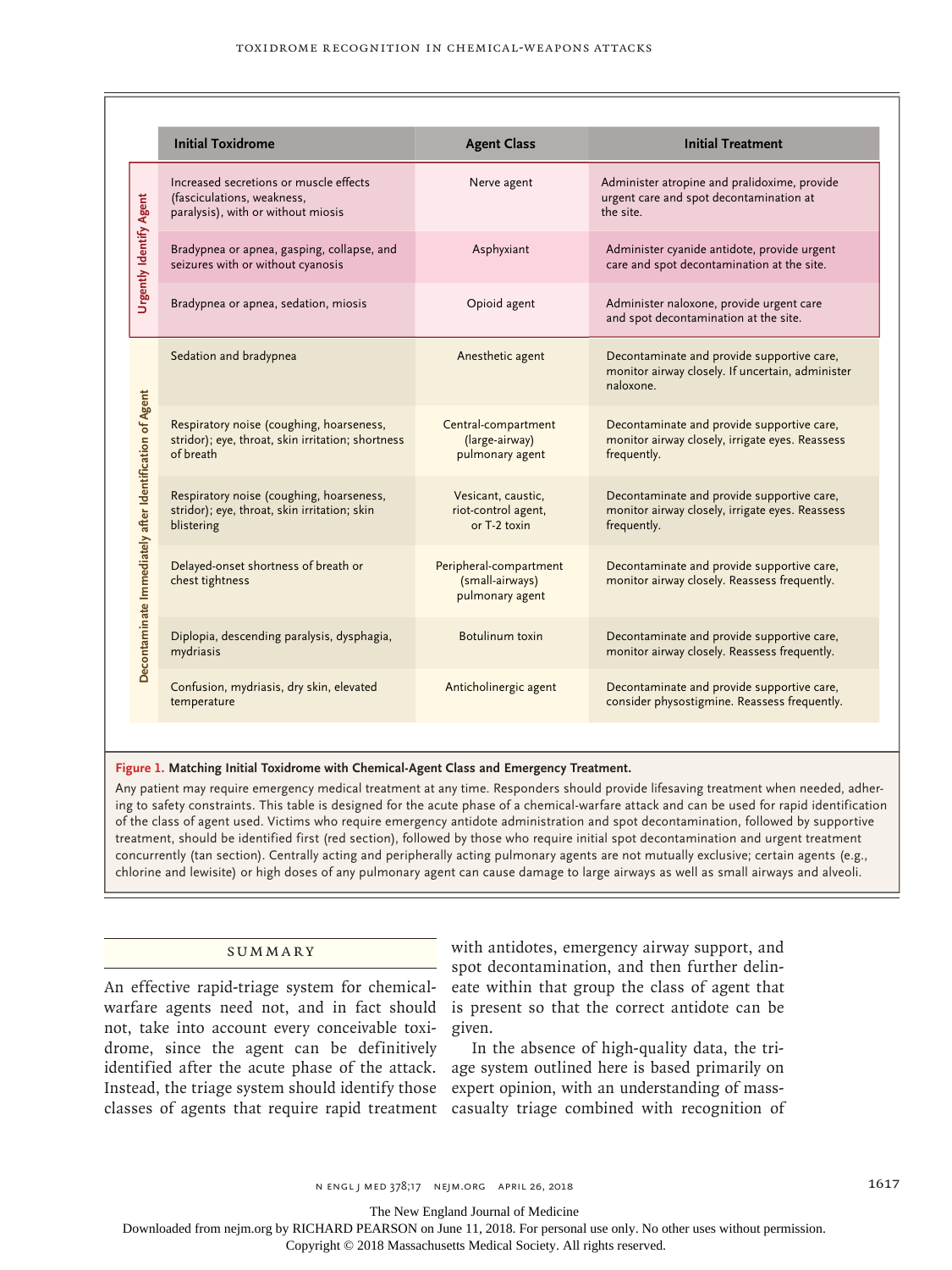

The New England Journal of Medicine

Downloaded from nejm.org by RICHARD PEARSON on June 11, 2018. For personal use only. No other uses without permission.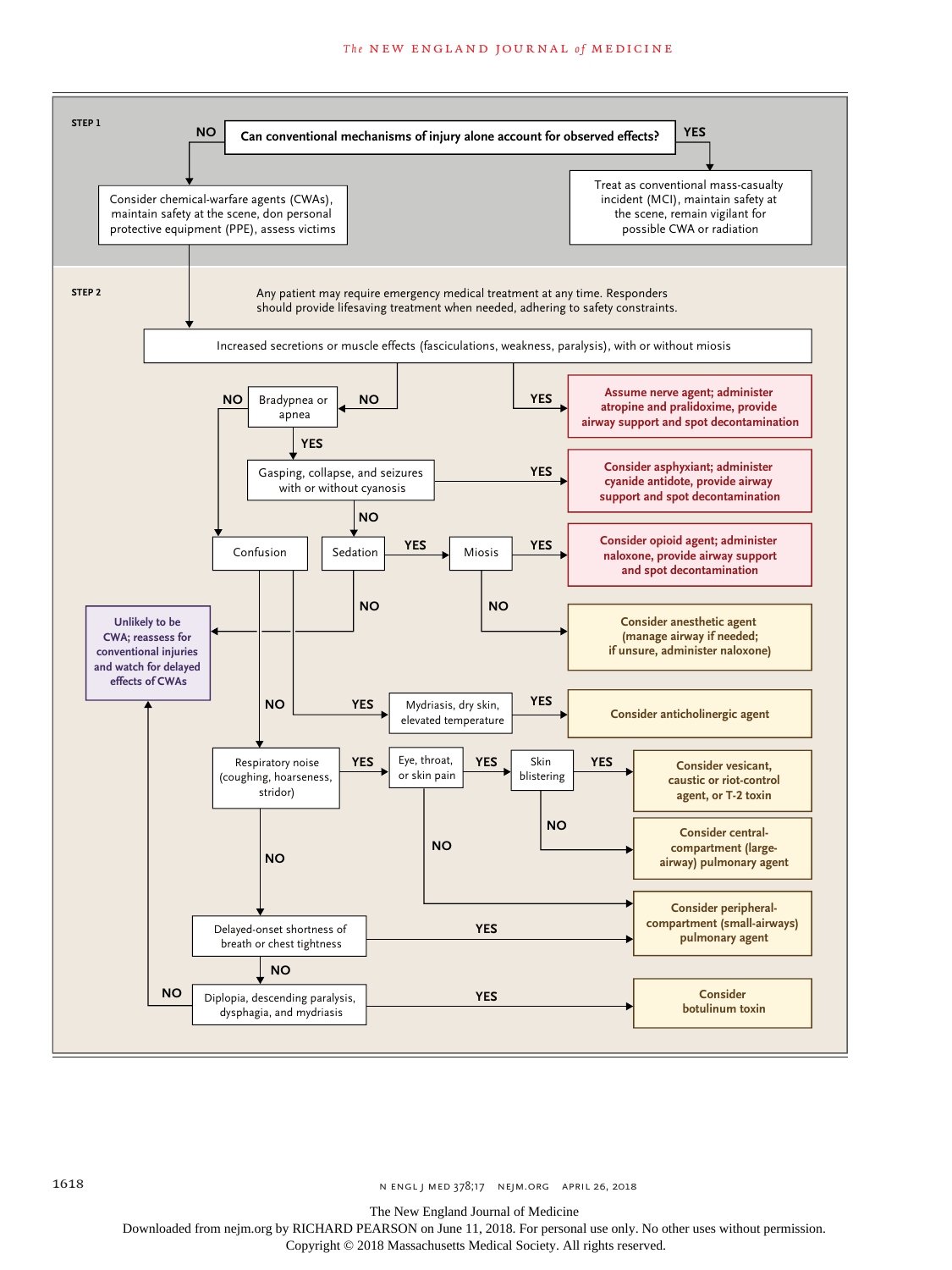**Figure 2 (facing page). Flowchart for Toxidrome-Based Rapid Identification of Chemical-Warfare Agent Classes.**

A diagnostic algorithm to be used in the acute phase of a chemical-warfare attack allows responders to rapidly detect victims who require emergency antidote administration and treatment first, followed by those who require initial decontamination and urgent treatment concurrently. Centrally acting and peripherally acting pulmonary agents are not mutually exclusive; certain agents (e.g., chlorine and lewisite) or high doses of any pulmonary agent can cause damage to large airways as well as small airways and alveoli. The red boxes indicate that urgent action is required (i.e., administering antidotes, providing lifesaving supportive care, and performing rapid, initial spot decontamination at the site). The tan boxes indicate that it is important to decontaminate immediately and provide concurrent urgent supportive care, as well as reassess frequently.

the toxidromes associated with classes of chemical-warfare agents. This system uses experience to help address the glaring hole in our civilianresponse models for chemical-warfare attacks: the inability to identify the class of agent deployed in time to successfully provide lifesaving treatment. As we witness an escalation in terrorist attacks involving unconventional methods, a toxidrome-based, rapid-triage system may become part of the armament used to prepare for and safely respond to these horrific events.

No potential conflict of interest relevant to this article was reported.

Disclosure forms provided by the author are available with the full text of this article at NEJM.org.

I thank Amalia Voskanyan for her guidance and support, and Dr. Robert G. Darling for his technical assistance.

#### **References**

**1.** National Consortium for the Study of Terrorism and Responses to Terrorism (START). Global terrorism database. College Park: University of Maryland, 2017 (https://www.start.umd.edu/gtd).

**2.** OPCW Technical Secretariat. Report of the OPCW fact-finding mission in Syria regarding an alleged incident in Khan Shaykhun, Syrian Arab Republic April 2017. The Hague, the Netherlands: Organisation for the Prohibition of Chemical Weapons, June 29, 2017 (https://www .opcw.org/fileadmin/OPCW/Fact\_Finding \_Mission/s-1510-2017\_e\_.pdf).

**3.** Zarocostas J. Syria chemical attacks: preparing for the unconscionable. Lancet 2017;389:1501.

**4.** United Nations Mission to Investigate Allegations of the Use of Chemical Weapons in the Syrian Arab Republic. Final report. New York: United Nations General Assembly Security Council, December 13, 2013 (https://undocs.org/A/68/663).

**5.** Thierren T, Roxby P. Russian spy: what are nerve agents and what do they do? BBC News, March 12, 2018 (http://www .bbc.com/news/health-43328976).

**6.** Sandler T. The analytical study of terrorism: taking stock. J Peace Res 2014;51: 257-71.

**7.** Cagliuso N, Rabrich JS, Postel TM. Multimodality, layered attack. In: Ciottone GR, Biddinger PD, Darling, RG, et al., eds. Ciottone's disaster medicine. 2nd ed. Philadelphia: Elsevier, 2015:416-23.

**8.** Nozaki H, Hori S, Shinozawa Y, et al. Secondary exposure of medical staff to sarin vapor in the emergency room. Intensive Care Med 1995;21:1032-5.

**9.** Okumura S, Okumura T, Ishimatsu S, Miura K, Maekawa H, Naito T. Clinical review: Tokyo — protecting the health care worker during a chemical mass casualty event: an important issue of continuing relevance. Crit Care 2005;9:397-400. **10.** Kales SN, Christiani DC. Acute chemical emergencies. N Engl J Med 2004;350: 800-8.

**11.** Ganesan K, Raza SK, Vijayaraghavan R. Chemical warfare agents. J Pharm Bioallied Sci 2010;2:166-78.

**12.** Rosman Y, Eisenkraft A, Milk N, et al. Lessons learned from the Syrian sarin attack: evaluation of a clinical syndrome through social media. Ann Intern Med 2014;160:644-8.

**13.** Chaboo CS, Biesele M, Hitchcock RK, Weeks A. Beetle and plant arrow poisons of the Ju|'hoan and Hai||om San peoples of Namibia (Insecta, Coleoptera, Chrysomelidae; Plantae, Anacardiaceae, Apocynaceae, Burseraceae). Zookeys 2016;558: 9-54.

**14.** Cevik Y, Onay M, Akmaz I, Sezigen S. Mass casualties from acute inhalation of chlorine gas. South Med J 2009;102:1209- 13.

**15.** Tewari-Singh N, Inturi S, Jain AK, et al. Catalytic antioxidant AEOL 10150 treatment ameliorates sulfur mustard analog 2-chloroethyl ethyl sulfide-associated cutaneous toxic effects. Free Radic Biol Med 2014;72:285-95.

**16.** Lim SC, Yang JY, Jang AS, et al. Acute lung injury after phosgene inhalation. Korean J Intern Med 1996;11:87-92.

**17.** Ghabili K, Agutter PS, Ghanei M, Ansarin K, Shoja MM. Mustard gas toxicity:

the acute and chronic pathological effects. J Appl Toxicol 2010;30:627-43.

**18.** Wattana M, Bey T. Mustard gas or sulfur mustard: an old chemical agent as a new terrorist threat. Prehosp Disaster Med 2009;24:19-29.

**19.** Fitzgerald GJ. Chemical warfare and medical response during World War I. Am J Public Health 2008;98:611-25.

**20.** Watermeyer MJ, Dippenaar N, Simo NCT, Buchanan S, Laher AE. Essential lessons in a potential sarin attack disaster plan for a resource-constrained environment. Disaster Med Public Health Prep 2017;18:1-8.

**21.** Vale A, Marrs TC, Rice P. Chemical terrorism and nerve agents. Medicine 2016;44:106-8.

**22.** Leadbeater L, Inns RH, Rylands JM. Treatment of poisoning by soman. Fundam Appl Toxicol 1985;5:S225-S231.

**23.** Munro NB, Ambrose KR, Watson AP. Toxicity of the organophosphate chemical warfare agents GA, GB, and VX: implications for public protection. Environ Health Perspect 1994;102:18-38.

**24.** Schmaltz F. Neurosciences and research on chemical weapons of mass destruction in Nazi Germany. J Hist Neurosci 2006;15:186-209.

**25.** Keim ME. Cyanide attack. In: Ciottone GR, Biddinger PD, Darling RG et al., eds. Ciottone's disaster medicine. 2nd ed. Philadelphia: Elsevier, 2015:664-70.

**26.** Haines DD, Fox SC. Acute and longterm impact of chemical weapons: lessons from the Iran-Iraq War. Forensic Sci Rev 2014;26:97-114.

**27.** Eisenkraft A, Gilburd D, Kassirer M,

The New England Journal of Medicine

Downloaded from nejm.org by RICHARD PEARSON on June 11, 2018. For personal use only. No other uses without permission.